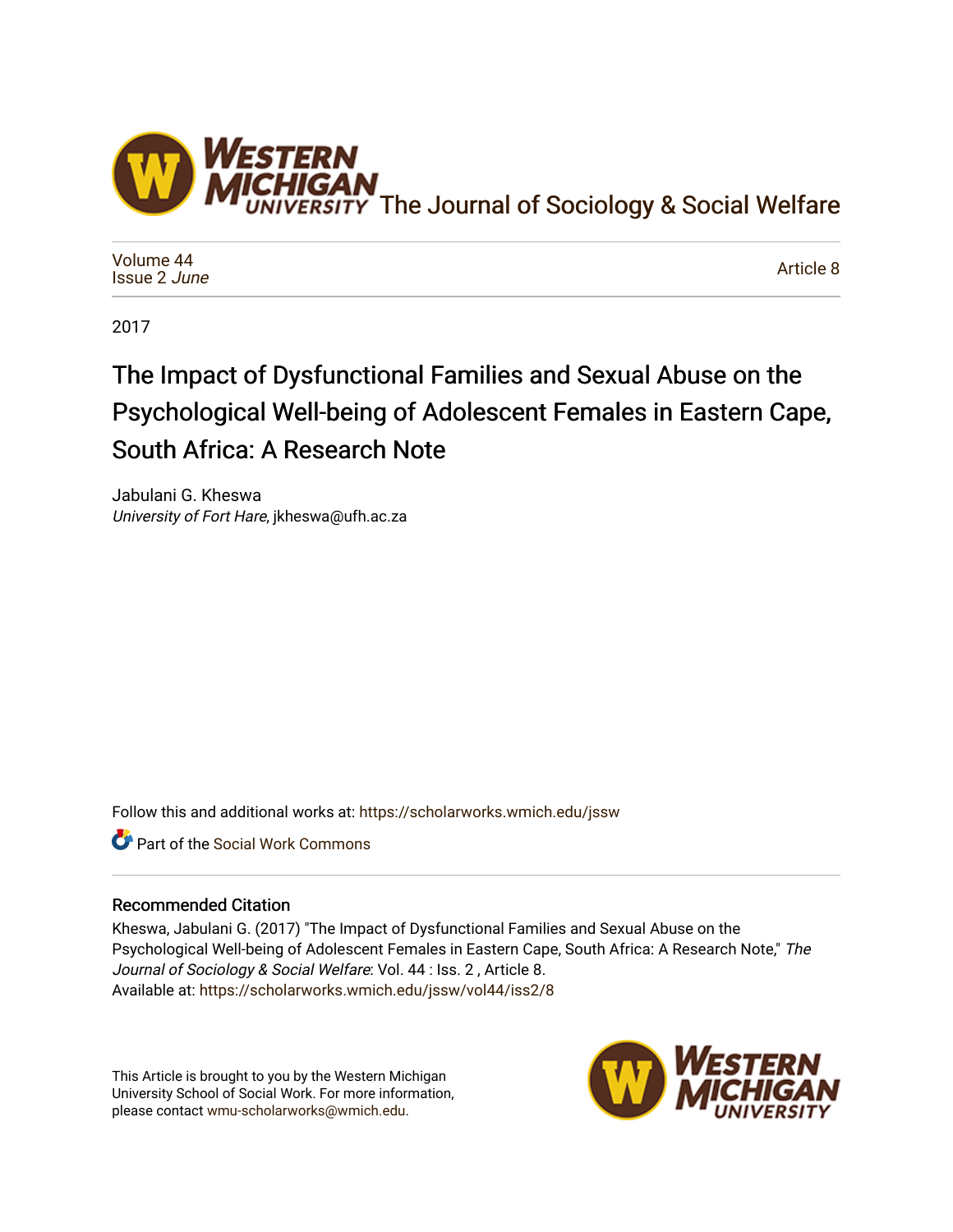# The Impact of Dysfunctional Families and Sexual Abuse on the Psychological Well-being of Adolescent Females in Eastern Cape, South Africa: A Research Note

# Cover Page Footnote

This research was financially supported by Govan Mbeki Research Development Centre and made possible by adolescent females attending one secondary school in Alice, who participated in this study.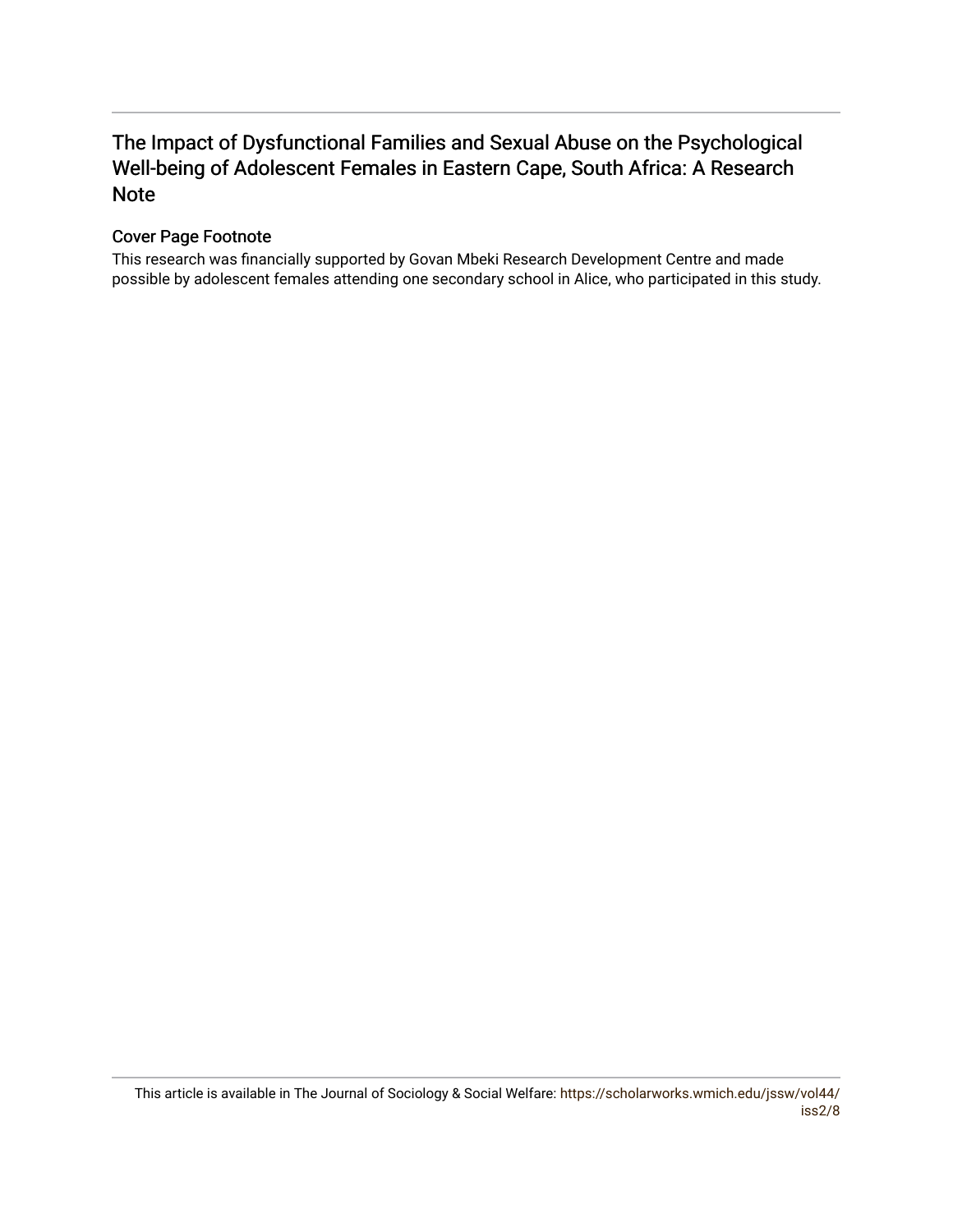# The Impact of Dysfunctional Families and Sexual Abuse on the Psychological Well-being of Adolescent Females in Eastern Cape, South Africa: A Research Note

Jabulani G. Kheswa *University of Fort Hare*

*Owing to fear to report abuse to significant others (e.g,. educators), research highlighted that abused female youth tend to be submissive and experience impaired self-acceptance and negative relationships with others. The aim of the study was to investigate the circumstances under which sexually abused adolescent females engage in risk-taking activities. The research used a qualitative method to collect data from 8 purposively sampled participants (aged 15-18 years) from one secondary school in Eastern Cape, South Africa. Results indicated that sexually abused youth are susceptible to neuroticism and substance abuse. In recommendation, the community should be pro-active in ending abuse.*

*Key words: dysfunctional family, adolescent females, sexual abuse, alcohol, South Africa*

 In recent years there has been a considerable increase in the number of female adolescent sexual abuse cases reported in South Africa, and these cases demonstrate the severity of the phenomenon that continues to impair their psychological well-being (Human Sciences Research Council, 2010). Ismail, Taliep and Suffla (2012) reported that in the Eastern Cape Province, 39.1% of women reported experiencing sexual abuse before they reached eighteen years of age. According to the South African Police Services (SAPS), analysis of the national crime statistics showed that the crime ratio was 127 per 100,000 in

Journal of Sociology & Social Welfare • June 2017 • Volume XLIV • Number 2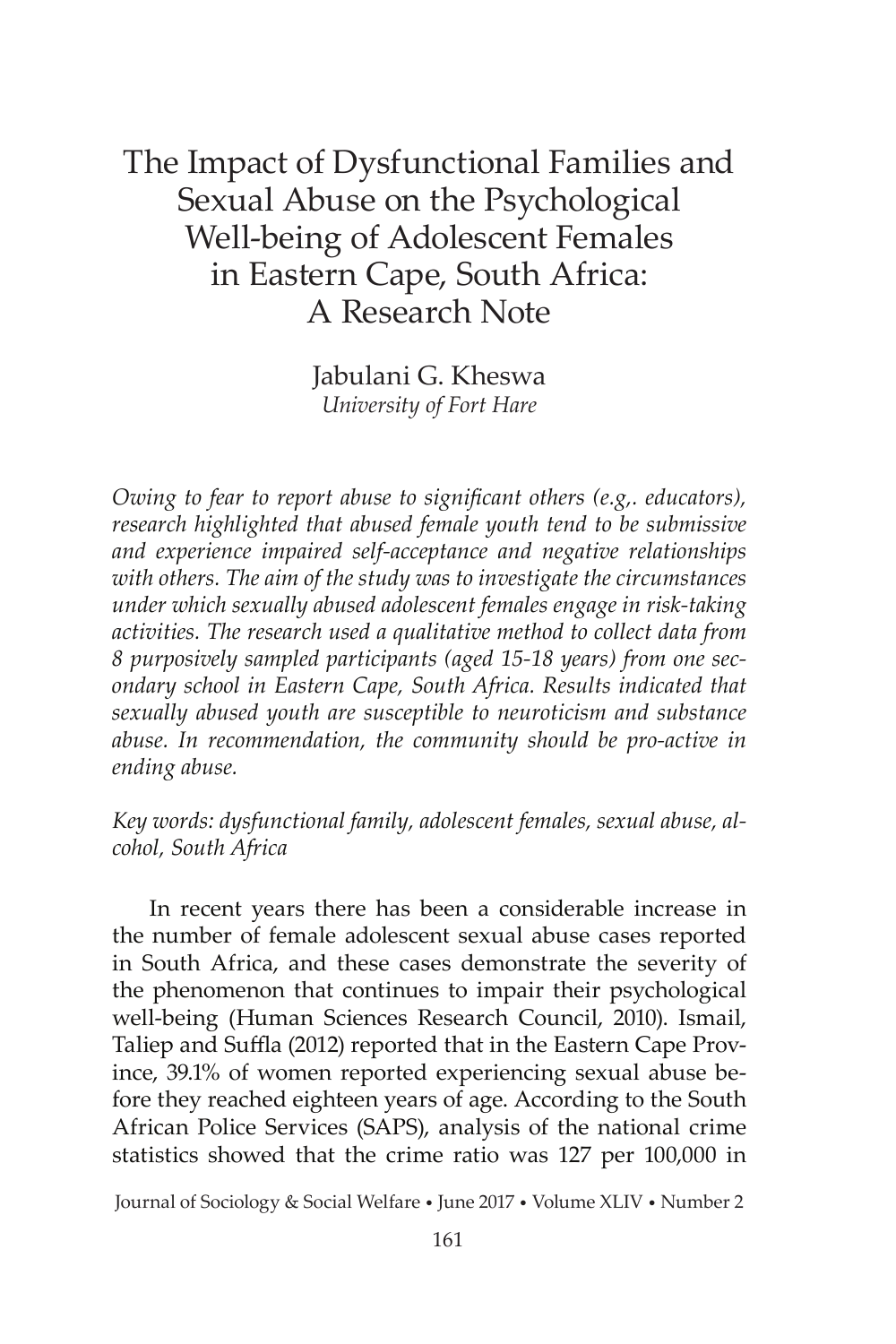the population for reported sexual offenses, including sexual assault, acts of consensual sexual penetration with children ranging from 12 to 16 years of age, and date rape (South African Police Services, 2013). The World Health Organization (2010) described sexual abuse as the involvement of a minor (i.e., a person below the age of 18) in a sexual activity that she does not fully realize, nor gives informed consent to, or for which she is not sexually and mentally prepared. According to the Criminal Law (Sexual Offences and Related Matters) Amendment Act 32 of 2007, this constitutes a criminal offence and violation of human rights.

Literature identified dysfunctional families (e.g., divorce, substance abuse by parents, poor socioeconomic status, permissive parenting styles) amongst deleterious factors that contribute to sexually-risky behavior of female adolescents, especially in households having step-parents (Donald, Lazarus, & Moolla, 2014). For example, in Gauteng province in 2010, the Gender Link and Medical Research Council found that almost 3 in 12 female adolescents have been sexually abused by their fathers, uncle and grandfathers (Vetten, 2014). Mitchell, Ybarra and Korchmaros (2014) described incest as any sexual activity between close blood relatives, including step-relatives and family members, who are forbidden by law to marry. Furthermore, owing to an erosion of traditional values and disorganized communities, Meinck, Cluver, Boyes, and Mhlongo (2015) found that in Sub-Saharan countries, sexual abuse is rife because of the myth that sleeping with a virgin cures HIV/AIDS.

 There is a general trend amongst the abused adolescent females to engage in at-risk behaviors when the family is deficient in providing security, support and guidance for their physical, cognitive, moral, social and spiritual development (Holborn & Eddy, 2011). In contrast, female adolescents whose parents provided a warm, loving and nurturing environment have been associated with optimism, courage and coping skills when faced with situations leading to risk-taking behavior (Cox, 2014). According to Blum and Rinehart (1997), parents' values about adolescents' sexual intercourse tend to decrease the risk of female adolescents' sexual abuse. For example, studies conducted in Limpopo showed that adolescents whose parents were clear about the value of delaying sex were not sexually promiscuous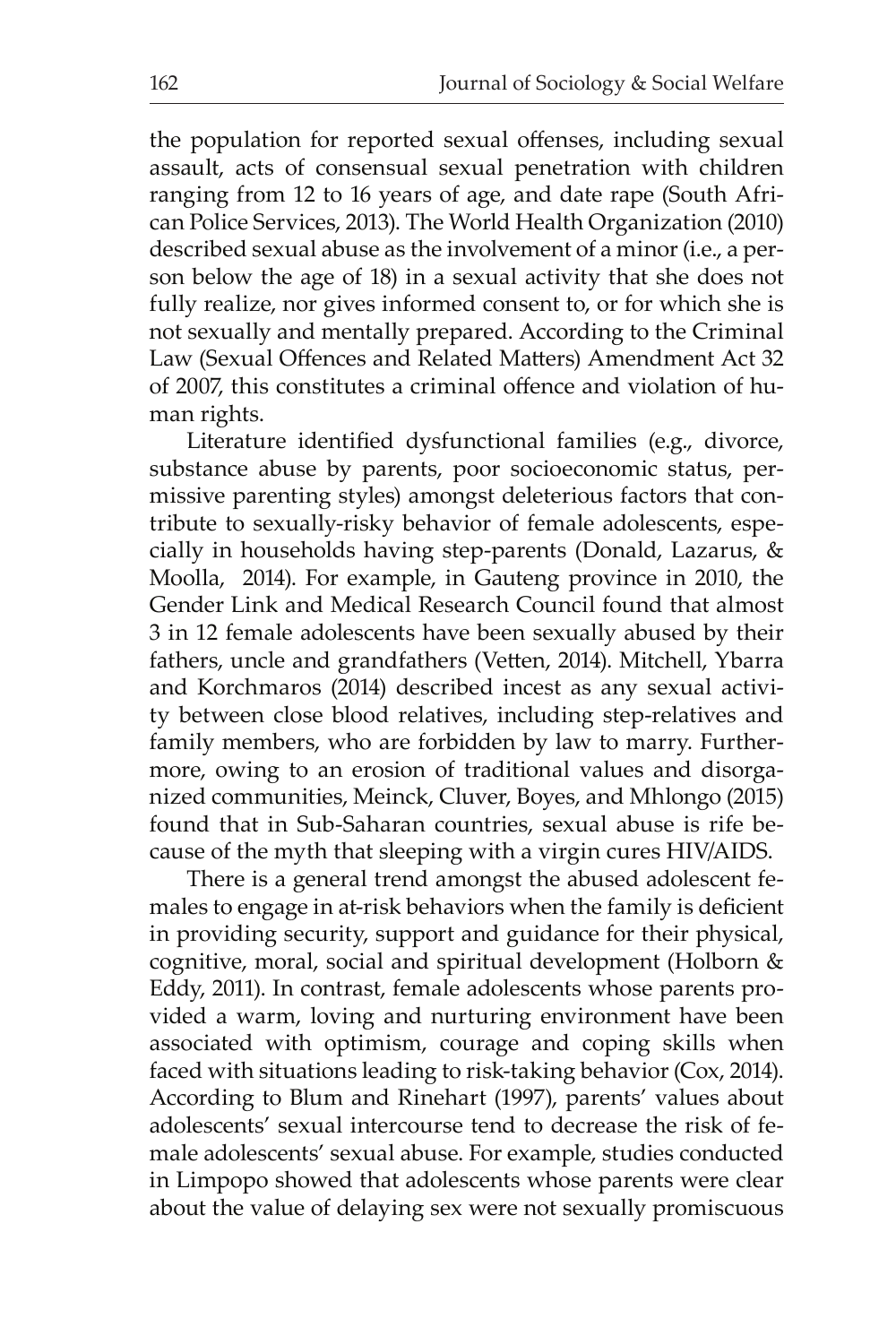(Berglas, Brindis, & Cohen, 2003). Consistent with a resilience perspective, researchers found that such adolescent females have positive self-concepts and do not use alcohol and practice unsafe sex, owing to their goals, hopes and aspirations for the future, as compared to their counterparts with low self- esteem (Ungar, Liebenberg, Dudding, Armstrong, & Van de Vijver, 2013).

 Evidence showed that in sub-Saharan countries such as Kenya, Namibia, and Zimbabwe, adolescent females lack empowerment in the domains of cognitive stimulation (as opposed to adherence to patriarchy), and as a result, they often report poor psychological well-being, alcohol and drug abuse, intimate partner violence and school-dropout (UNICEF, 2014). Psychological well-being is an integrative concept with six dimensions: autonomy; environmental mastery; personal growth; positive relationships with others; purpose in life; and self-acceptance (Ryff & Keyes, 1995; Wissing & Temane, 2008). When psychological well-being is thwarted, adolescent females are likely to develop neuroticism, negative self-image, stress, and anxiety. Furthermore, they are likely to become emotionally detached and socially withdrawn (Engler, 2014). Owing to their vulnerability, female adolescents who experienced abuse in early stages of their lives have been found to have low self-esteem and have become submissive to abusive sexual partners. As a result of this, they carry feelings of shame, guilt, helplessness, and hopelessness (Collishaw et al., 2007; Kheswa & Mahlalela, 2014).

# Theoretical Framework

 Murray Bowen introduced the family systems theory and described families as systems that entail united and mutually dependent individuals who cannot be understood in isolation from the system (Swartz, De la Rey, Duncan, & Townsend, 2013). Austin and colleagues (2012) emphasized that the interaction and communication within the system is important and could serve as a buffer against adolescent females' sexual abuse, including incest. Closely linked to family systems is Bowlby's attachment theory (1998), in which insecure bonds between adolescent females and their family members play a role in mediating sexual abuse, as there is no closeness and trust amongst them (Jones & Butman, 2011). This creates an opportunity for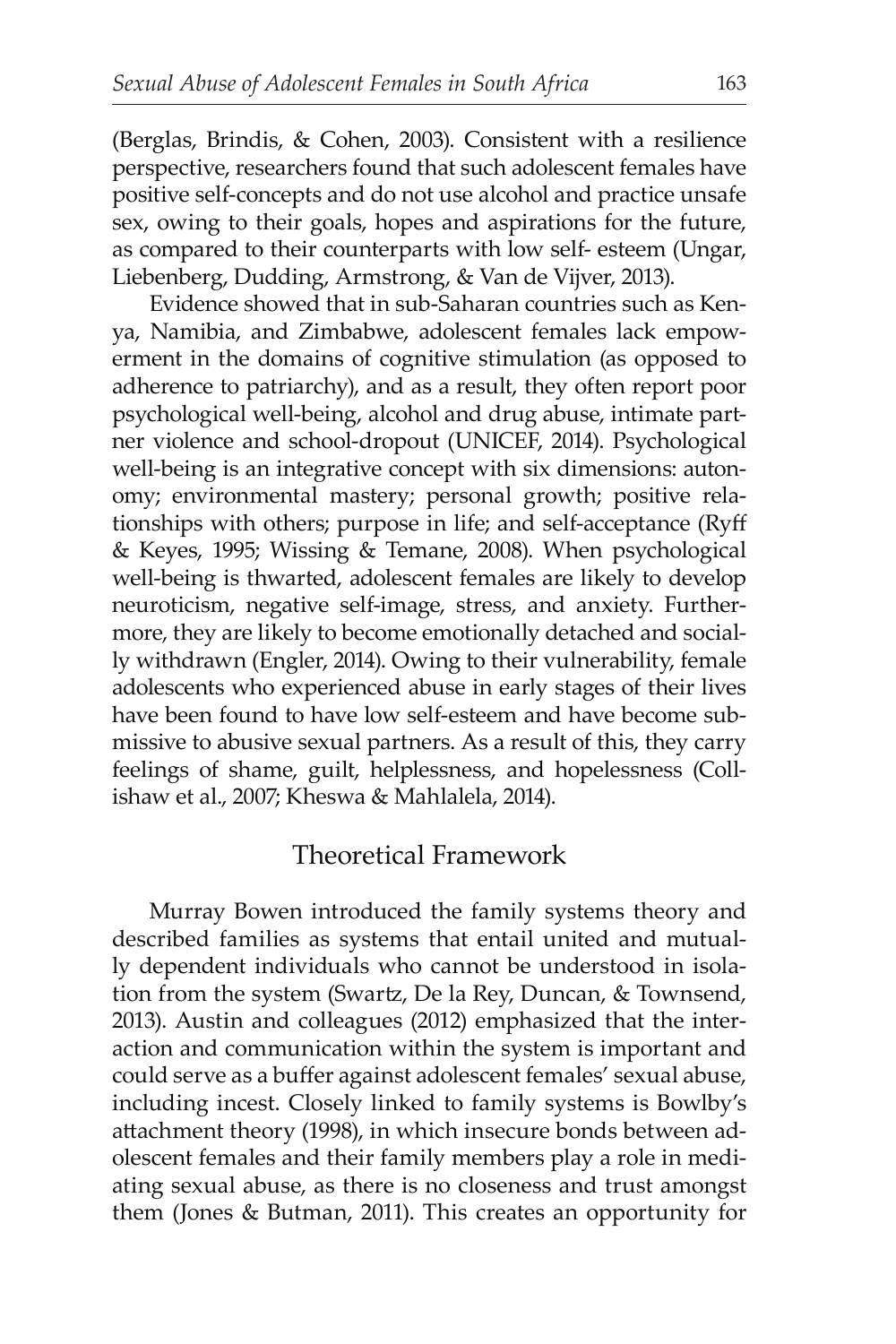adolescent females to be sexually abused within the family (Postmus, 2012). According to Vis, Handegård, Holtan, Fossum and Thørnblad (2014), for fear of stigmatization and reprisal, parents tend not to believe their daughters when they report sexual abuse, and very often these adolescent females languish. To cover emotional inadequacies, they enter into relationships characterized by violence because their sense of self-worth is depleted (Comer, 2013). Further, they experience heightened rates of alexithymia (Pecukonis, 2009). Alexithymia refers to emotional dysregulation, and it is characterized by pessimism and difficulties in controlling cognitive, affective, physiological and interpersonal functioning (Sharma, 2014). Because of such experiences, they have been reported to experience repression, paranoid ideations, and posttraumatic stress disorder (PTSD) (Sigurdardottir, Halldorsdottir & Bender, 2013).

 Against this background, this research intended to answer the following questions: (1) Under which circumstances do adolescent females become sexually abused? (2) What impact does a dysfunctional family have on adolescent females' psychological well-being? and (3) What preventative measures do adolescent females take against sexual abuse?

# Methodology

 The researcher conducted in-person face-to-face interviews with 8 respondents who represented the population of adolescent females aged between 14 and 19 years attending one secondary school in Alice, Eastern Cape, which has an existing relationship with the university at which the author is employed. Non-probability sampling was used to purposively sample the eight participants. Welman, Kruger and Mitchell (2015) described purposive sampling as a technique in which the researcher selects participants who share the same knowledge or experiences about a phenomenon of interest.

#### *Ethical Considerations*

 As suggested by Marlow and Boone (2011), the participants were of the same gender and shared the same cultural composition and experiences (e.g., sexual abuse) to ensure the rigor of the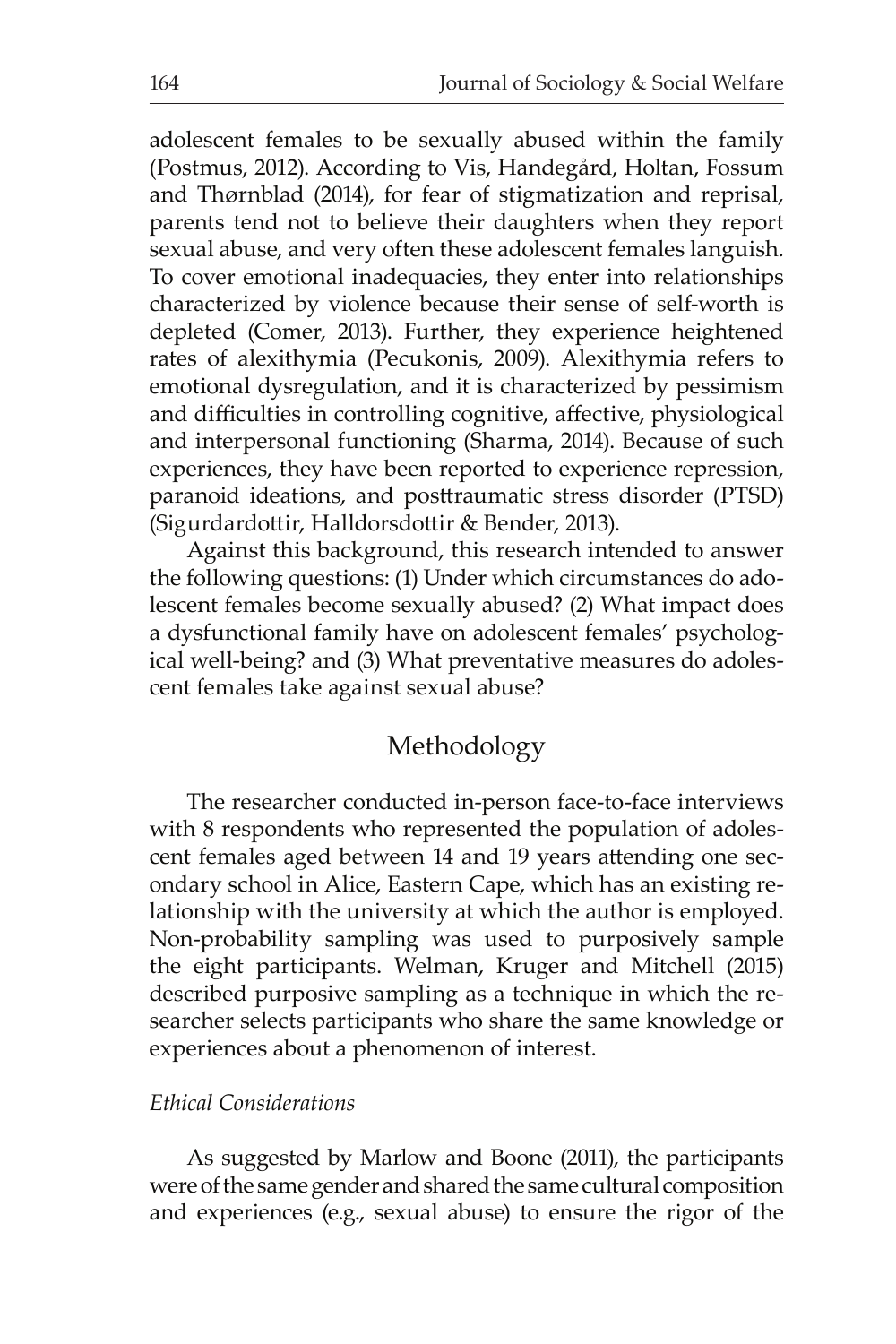study. The school principal gave consent for the research project. The school principal assigned the Life-Orientation's Head of Department (HOD) to provide a list of female learners with a history of child sexual abuse. The Life-Orientation HOD did not assist in identifying the participants beyond providing the list of learners with myriad sexual abuse encounters to the principal. However, prior to the research, the HOD had informed the learners about the research project during lessons. The participants were assured of anonymity and confidentiality, and they were not required to mention their names during the interview. Acknowledging the sensitivity of the topic, the interview was conducted in one of the offices designated by the principal, and neither the educators nor learners saw the participants. Most importantly, this research was conducted during extra-curricular activities in order to allow for confidentiality.

 The research respondents were given consent forms to sign and no respondents were coerced into participating in the study. All respondents participated voluntarily. The adolescent females were given an opportunity to withdraw at any point during the research study if they wished to do so. Confidentiality and anonymity were ensured, as the researcher did not ask the participants to provide their names on the open-ended questionnaires.

After the interviews, the researcher, who is a qualified educator and a specialist in adolescent guidance and counseling, debriefed all eight participants to ensure that they did not become traumatized by having reawakened their ordeal, as suggested by Johnson-Russell and Bailey (2010) in previous research.

#### *Trustworthiness*

 In pursuit of trustworthiness, four criteria suggested by Guba (1981) were followed, namely, credibility, transferability, dependability and confirmability. Credibility seeks to ensure that the research measures what is intended to measure (De Vos, Delport, Fouché, & Strydom, 2011) and the researcher's sample was purposive. According to Finfgeld-Connett (2010), transferability refers to a process of applying the results of research in one situation to other similar situations. To achieve this, the researcher compared the findings of the results to those reported by previous scholars. In terms of dependability, the results of the research should strive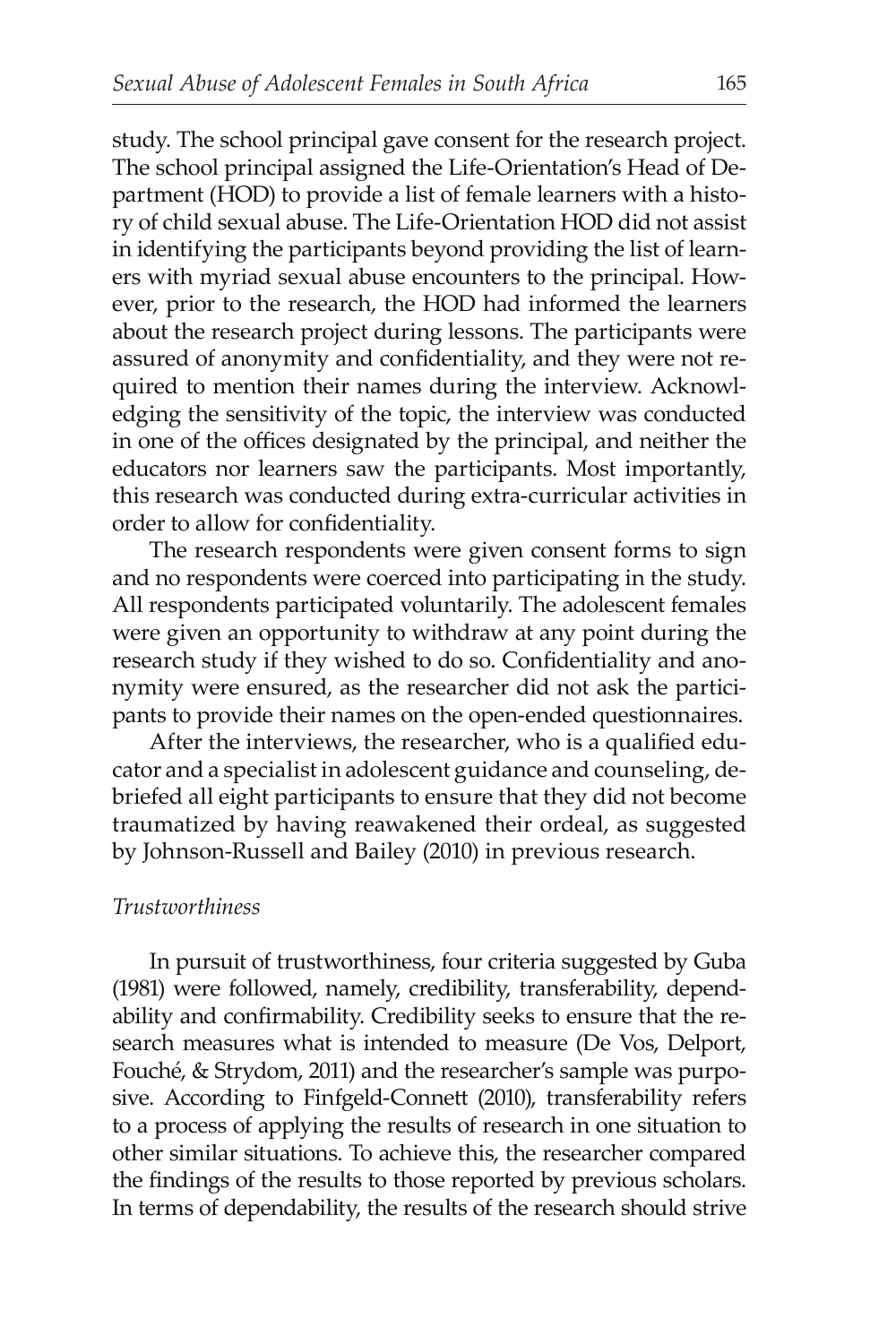for consistency and ability to be repeated (Houghton, Casey, Shaw, & Murphy, 2013). This was achieved through a dense explanation of the research methodology utilized to conduct the study and through data analysis. Interviews were transcribed and translated verbatim, after which it was arranged into themes. The researcher reported in detail the responses given by the respondents. Confirmability as described by Houghton et al. (2013) means that the researcher should not show bias by only reporting the findings that suit his or her research objectives. As suggested by Krefting (1991), confirmability was ensured through an audit trail of the verbatim transcriptions and themes.

# Results

 After thorough coding of the responses, seven themes were identified: incest; avoidance of physical assaults; substance abuse; teen-parent sexual communication; neuroticism; academic performance; and legal processes.

*Incest*. The majority of the respondents stated that sexual abuse among adolescent females occurs even within the family setting. Regarding the question "How did you experience the sexual abuse?" the respondents reported the following:

My mother was always away, which left me vulnerable. Every time she was gone, I was forced to take her place as my father would rape me. [Age 15]

My cousin's brother would touch me and have sex with me when my mother was at the tavern. [Age 18]

I experienced sexual abuse when I was 14 years when I was visiting my uncle's house. My uncle would rape me repeatedly. [Age 16]

I was sexually abused by a close member of my family who used to come over daily; he used to convince my parents that he could baby-sit me, and when we were alone, he would rape me. [Age 14]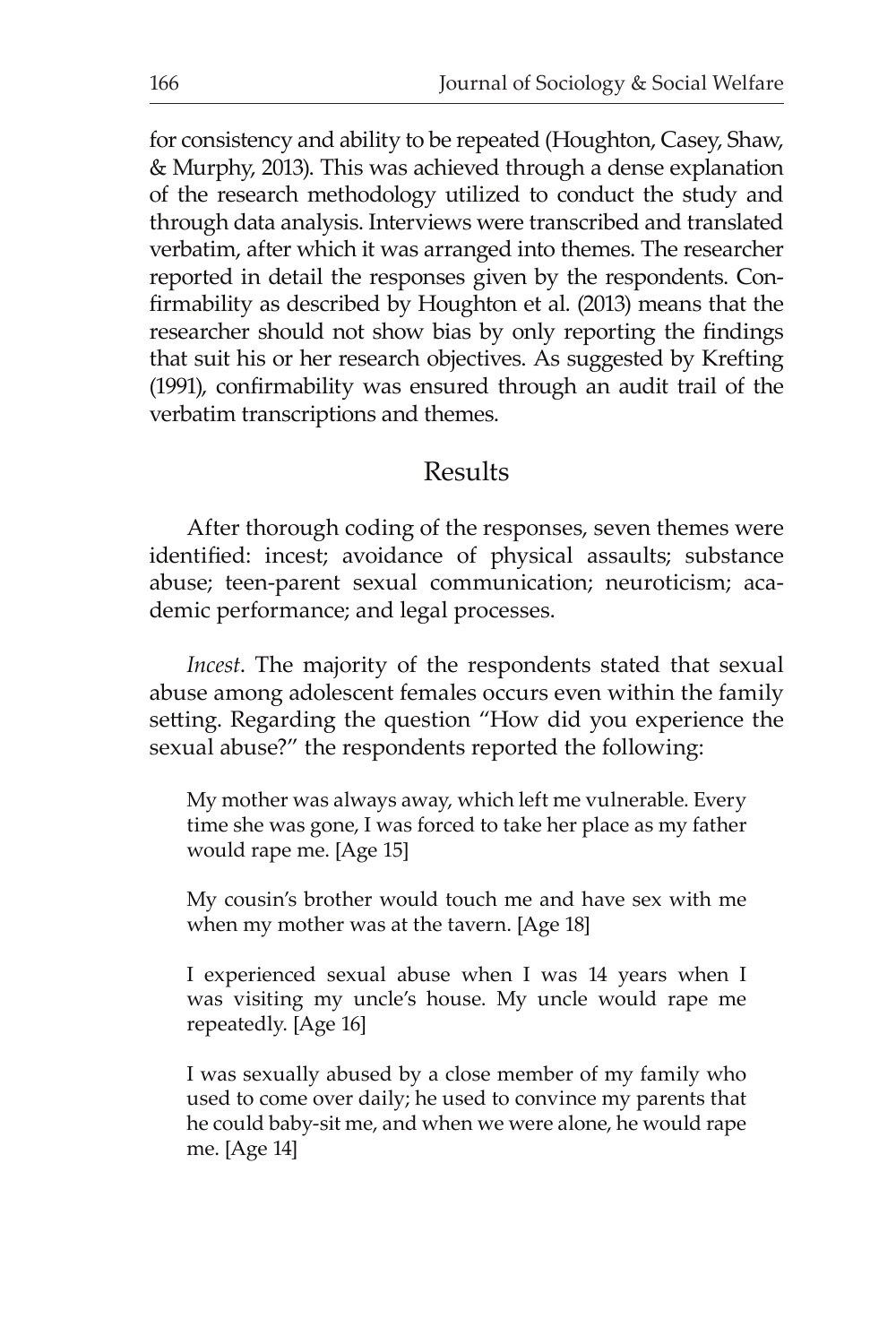*Avoidance of physical assaults*. The respondents highlighted that they were scared of physical and emotional abuse, thus, they succumbed to sexual abuse, especially when their perpetrators were under the influence of alcohol. It was clear from their narratives that the participants have been socialized to not discuss the sexual harassment. Their fears are evident in the extracts below:

My uncle is always drunk; he was very abusive towards his wife. He would actually touch my bums when he is drunk. [Age 17]

My boyfriend would force me to have sex with him when he came back from drinking at the tavern. [Age 18]

 *Substance abuse*. Female adolescents expressed that substance abuse was one of the contributory factors that influenced their experience of sexual abuse. In the cases here, the young women identify their own alcohol consumption as the reason they were abused.

Drinking alcohol was the cause of me being sexually abused; my friends were also pressuring me to go out and drink with them. [Age 16]

Too much drinking of alcohol is the reason for me being a victim of sexual abuse. [Age 14]

 *Teen-parent sex communication*. The statements below give evidence of how impermeable communication about sex is between parents and female adolescents in an era where young people should be entitled to information, education and the right to express their sexuality.

My family members are old-fashioned, so we never talk much about sexual relationships. They just tell me to have sex when I am married. [Age 14]

No, we do not talk about sexual relationships; they do not care about it, because when I try to talk about sexual relationships they ignore the topic. [Age 15]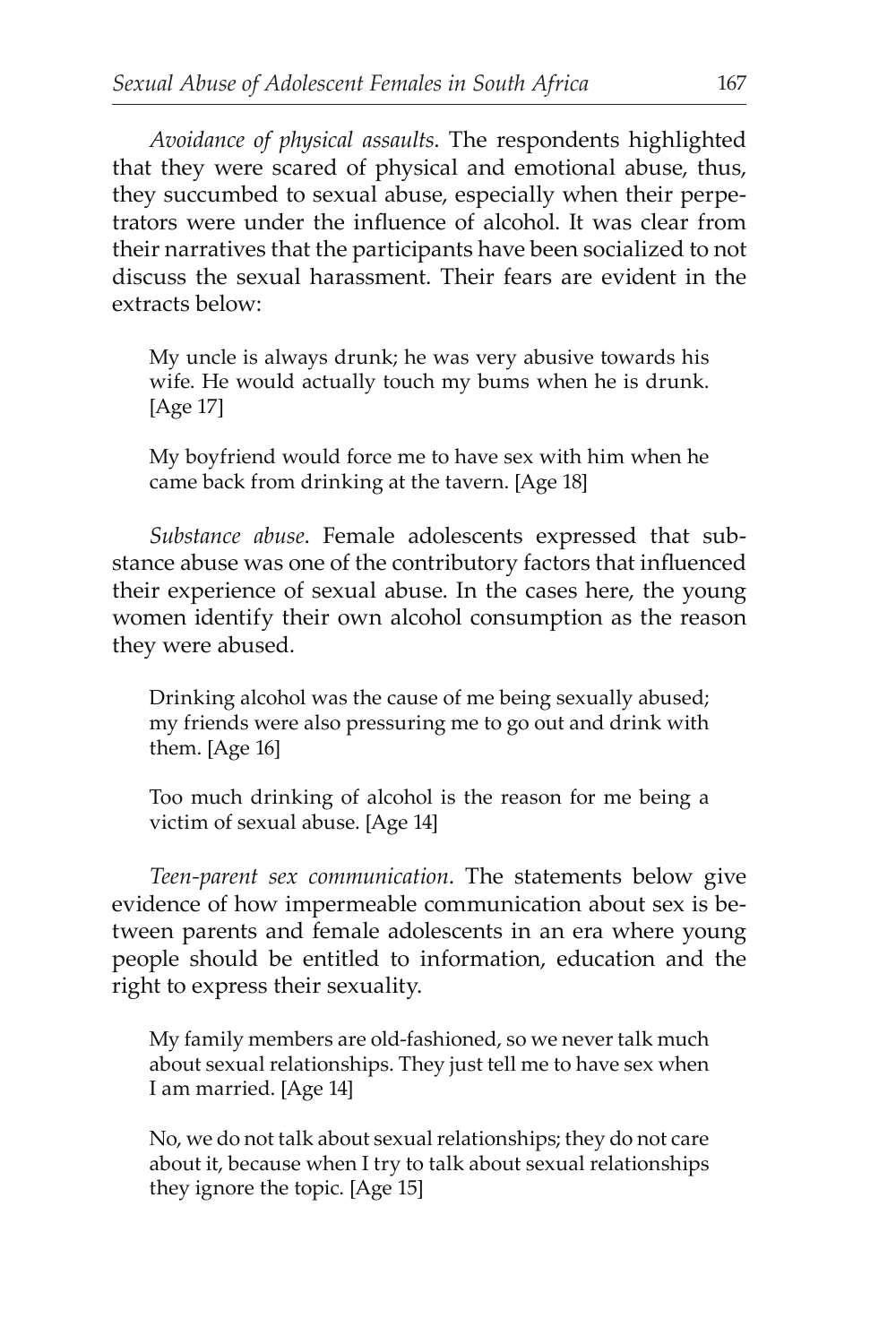No, we don't even talk about sex and relationships with my parents. I only talk with my friends and sisters. [Age 16]

The communication with my family is always general; we do not discuss about sexual things. [Age 18]

 *Neuroticism*. In the study conducted, it is evident that female adolescents who have been sexually abused displayed psycho-emotional effects which include depression, low self-esteem and self-blame, as they expressed in the following:

I did blame myself, and I isolated myself because many people told me about him, but I did not listen. [Age 14]

I always cried, because it felt like he was controlling. I blamed myself for letting the rape happen. [Age 17]

It affected my daily functioning and my self-esteem and I cried all the time when I thought about it; I felt guilty and blamed myself. [Age 16]

After being raped, I was depressed and felt like my childhood was taken away from me at a very young age. I began to isolate myself because I was scared of people making fun of me. [Age 17]

 *Academic performance.* Sexual abuse has repercussions, as a majority of the respondents reported poor school performance.

I could not focus in class; my marks dropped, but luckily I did not fail. [Age 15]

My school performance was bad because I was thinking about it all the time, and I did not want any man near me. [Age 17]

My marks fell drastically, and I failed my tests because of poor concentration in class. [Age16]

I struggled with my schoolwork, as I could not concentrate in class. I would be very scared to go out of my house to school. I would rather be absent at school. [Age 14]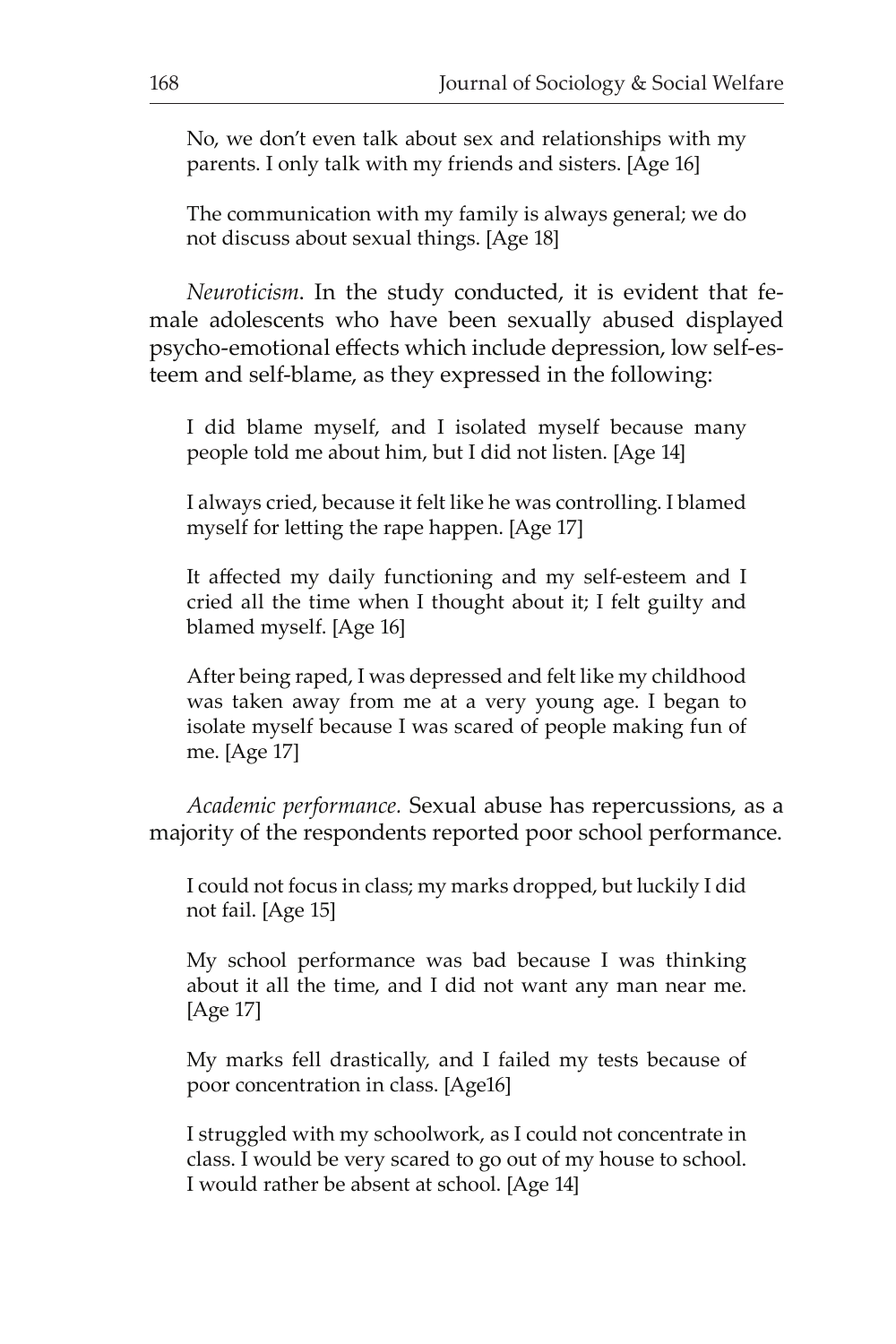*Legal processes*. The researcher wanted to know if the respondents know about the legal processes that are expected from the victims of sexual abuse. The participants mentioned that they were knowledgeable about the procedures to be followed when sexually assaulted. However, their narratives were more focused on avoidance.

Yes, I do know of legal processes, but I do not want my boyfriend to go to prison. [Age16]

I know that I can have my cousin's brother arrested and sent to prison; however, if I told anyone about the abuse, it would tear my family apart. I don't want to be the cause of that. [Age 18]

 An element of assertiveness also emerged from one of the participants who said that there should be evidence that rape took place. ''Yes, I do know of the legal processes. When one has been raped, they have to report it to the police and not shower after the rape" [Age 15].

 Finally, one participant mentioned her sister supported her to place a charge after being raped by one of their neighbors. "'I am aware of legal processes. I was helped by the police. This is after my elder sister accompanied me" [Age 16].

### Discussion of Findings

From the findings it is clear that adolescent females are not always safe in the presence of their parents or male relatives as the respondents reported incidents of incest and neglect. There are many possible explanations for why young women experience sexual abuse. According to the feminist perspective, Hooper and Humphreys (1998) found that when sexual abuse occurs within the family, it could be a reflection of male-dominance. Vetten (2014) reported that in South Africa, father-daughter incest is reported to be the most common, followed by brother-sister incest. Scanlon and Muddell (2009) advocated that the cultural norms and stigma regarding public testimony should be addressed for the safety and psychological well-being of the victims, because in the long run they ruminate, feel regret, and fail to cope with what happened to them. It could be that not reporting sexual abuse is due to the social construction of rape in many societies that is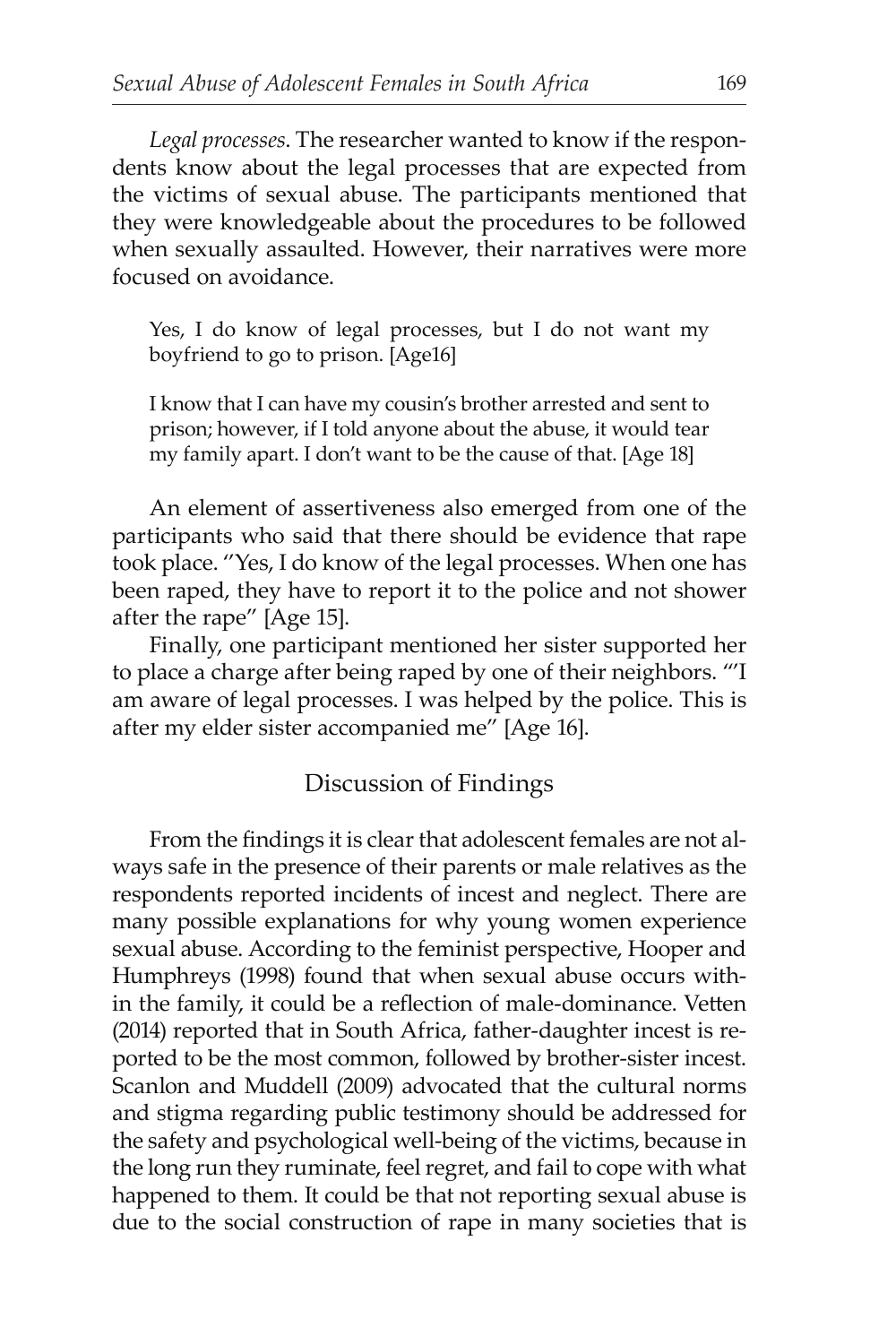deeply rooted in culture and has resulted in women being submissive. Additionally, according to the Medical Research Council (2011), 15% of female adolescents in the Western Cape reported that one or both of their parents were too drunk to care for them, hence they were sexually abused.

 When addressing the impact that the dysfunctional family has on adolescent females' psychological well-being, respondents expressed that poor communication that prevails in the family has led them to suppress their ordeals, since they know that their parents might not believe them. Additionally, adolescent females confirmed that they were sexually abused due to substance abuse and peer influence regarding substance use, resulting in them experiencing flashbacks, insomnia (lack of sleep) and performing poorly academically. In particular, one participant (age 18) mentioned that she kept the rape ordeal to herself because she did not want to see her family in quandary. This is the same participant whose mother drinks alcohol, leaving her children unsupervised and failing to communicate about sexual matters.

 Surprisingly, none of the participants mentioned condom-use in their interviews. This implies that due to impaired reasoning ability there is likelihood of contracting sexually transmitted infections (e.g., syphilis, Chlamydia) including HIV/AIDS, experiencing unwanted pregnancy, blackout amnesia and/or brutal killings. Furthermore, it is evident that this group of youth demonstrated a weak locus of control, which is one of the characteristics of poor psychological well-being. Feldman and Brown (2013) cautioned that a failure to share a close connection with adolescents often heightens the influence of peers on sexual activity.

 Conversely, Berglas et al. (2003) found that Limpopo adolescent females whose parents conveyed clear values and attitudes towards delaying sex were less likely to have intercourse at an early age as compared to their counterparts reared in households marked by dysfunctionality. On the other hand, Pereda, Guilera, Forns and Gomez- Benito (2009) and UNICEF (2014) found that in sub-Saharan countries than in many parts of the world, sexual abuse has been associated with dropping out of school. Lazarus and Folkman's (1984) psychological theories of stress and coping emphasized that when stress seems to be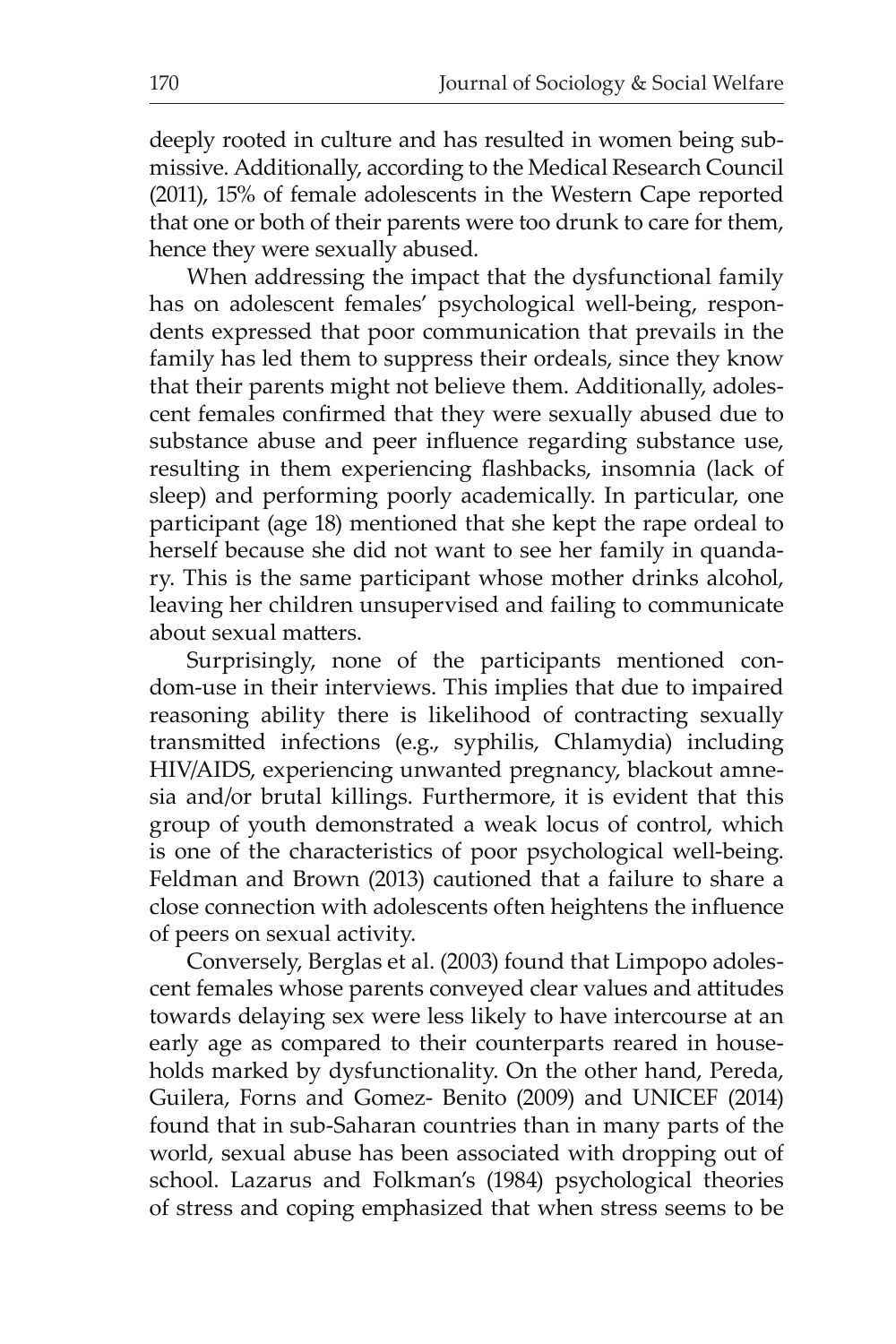overwhelming for the sexually abused, the chances of resorting to risky sexual behavior are inevitable. According to Reddy (2013), the psychoactive effects of alcohol and drug use increase sexual arousal and desire, decrease inhibition and apprehension, diminish decision-making capacity, judgement and sense of responsibility; hence the young women do not resist sexual advances made to them by men when they are under the influence of drugs and/or alcohol. From the narratives, it was clear that some of the participants attend taverns and disregard the danger of being kidnapped, gang-raped or killed.

 Furthermore, the majority of the respondents showed low levels of sense of purpose and assertiveness when asked to describe preventative measures taken against the perpetrators. It was clear that the adolescents experienced depression, never received any professional counseling, and adopted avoidant personality styles in response to their sexual abuse experiences. What struck the researcher is that, although the participants are aware of legal steps to take to claim their constitutional rights of living securely and protected, they do not want make charges of sexual abuse.

This finding is in line with the National Institute for Crime Prevention and Rehabilitation (NICRO)(2013), which revealed that only one in 20 rape cases is reported to the SAPS. This may be the result of female adolescents being unaware of legal procedures and processes that they can undertake once they have experienced sexual abuse. On one hand, this reminds one of the Emerson's (1976) social exchange theory, which posits that women tend to maintain relationships which benefit them financially, regardless how abusive they may be. Could there be possibilities that some of the participants may face financial hardships if they report their abusers? Or, are there other reasons for their behavior, like those named in an earlier narrative, where the young woman stated she did not want to put her family through the hardships that would follow her sharing what had happened to her? Clearly, there are many conflicting needs in these situations that the young women need to consider when deciding whether or not to report the assaults they have experienced. If they are indeed already suffering from a weak locus of control, as suggested above, as well as dealing with families who are not available to discuss issues of sexuality with them,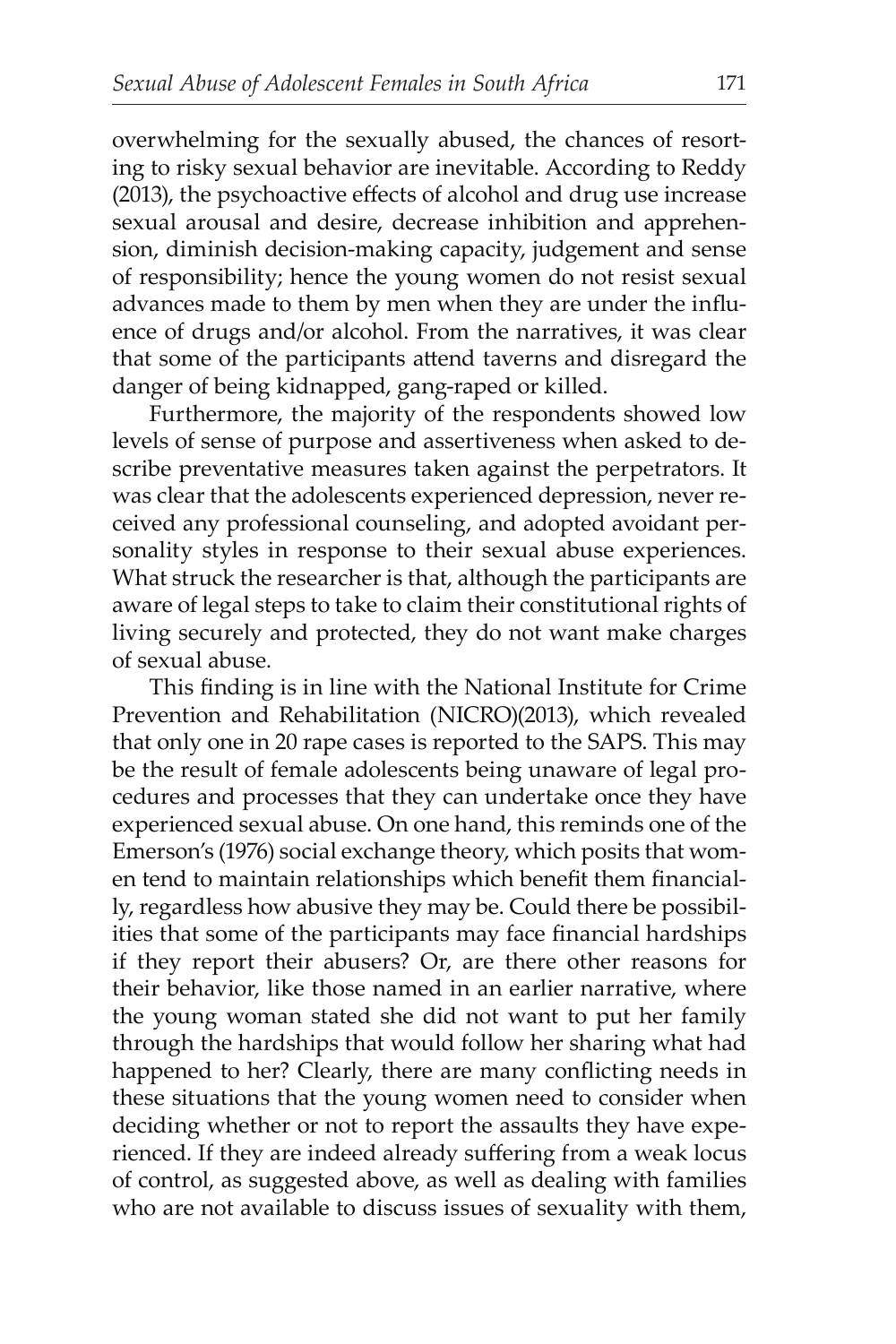navigating the additional stresses of dealing with the criminal justice system may feel too difficult, on top of the distress they are already experiencing.

### Conclusion

 In conclusion, sexual abuse of adolescent females is a major public health concern, and a failure to address it may contribute towards future mothers who languish, as the role played by parents in ensuring that young people are equipped with sexuality communication skills remains questionable. Furthermore, adolescent females do not report the atrocities brought by their relatives, sexual partners, and fathers. Considering social exchange theory, it may be possible that some of the participants live with their sexual partners or have no parental support on which to rely. Based on what the participants shared in their interviews, one way to assist young women is to have their parents be educated to have open conversations concerning sexuality in order curb the number of rape casualties the young women experience. At the governmental level, the district officials should organize workshops through collaboration of various departments (e.g., Education, Social Welfare, Health, NGOs and Police Services) to identify learners whose school performance is poor and who display symptoms of emotional and physical abuse. Furthermore, if it is found that adolescents are being raised in drug-friendly family settings, social workers should be alerted to intervene and foster psychological well-being in these young women and to aid in foster care placement if necessary. Most importantly, to curb child sexual abuse, a policy of mandatory arrests for perpetrators should be instituted. Finally, there should be advocacy for voluntary HIV testing, as well as counseling from church leaders, so that adolescent females who have been infected may begin antiretroviral treatment for longevity.

Acknowledgements: This research was financially supported by Govan Mbeki Research Development Centre and made possible by adolescent females attending a secondary school in Alice, who participated in this study.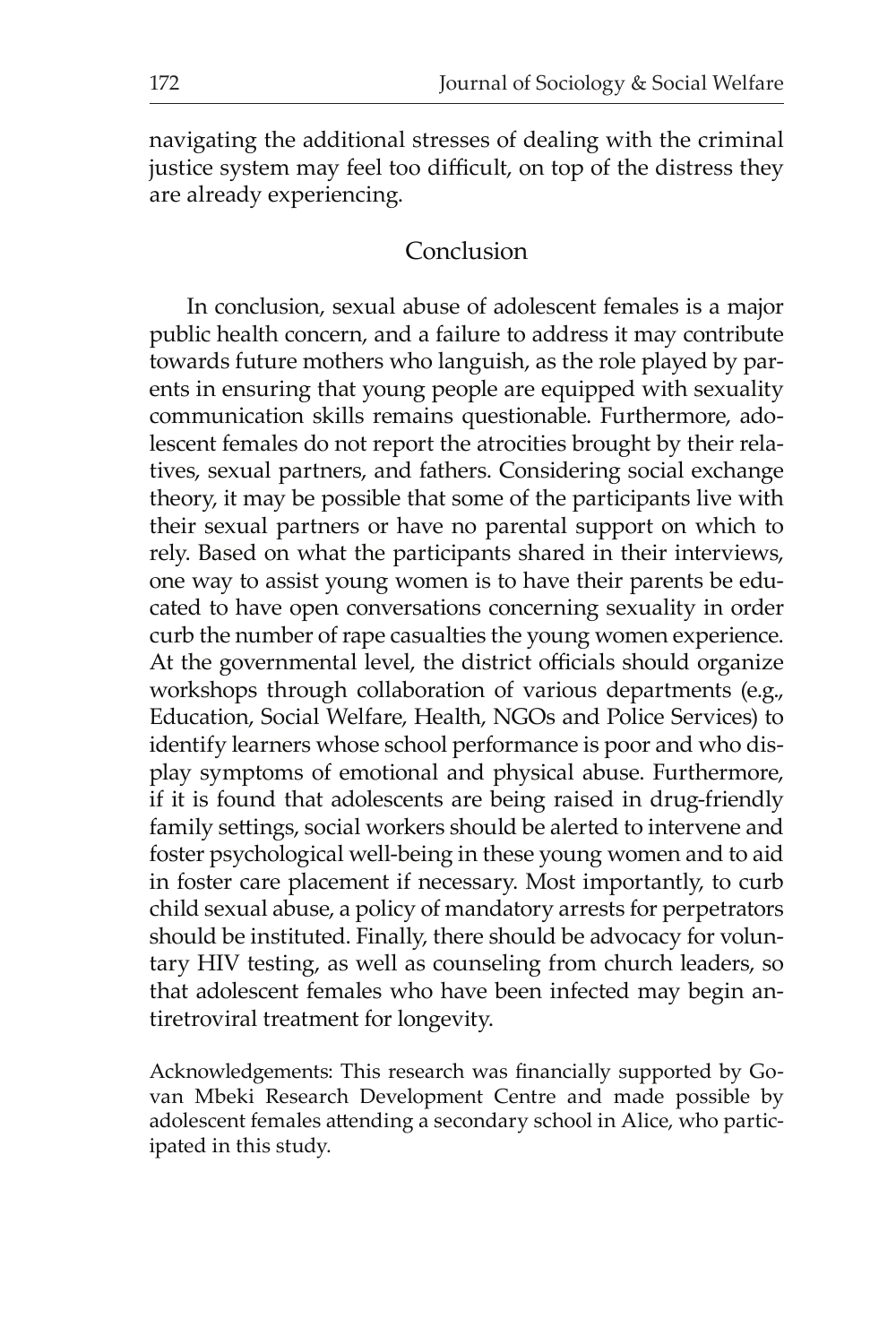# References

- Austin. T, Bezuidenhout. C, Botha. K, Du Plesis. E, Du Plesis. L, Jodaan. E, Lake. M, Moletsane. M, Nel. J, Pillay. B, Ure. G, Visser. C, Von Krosigk. B, Vorster. A. (2012). *Abnormal psychology: A South African perspective*. Cape Town: Oxford University Press.
- Berglas, N., Brindis, C., & Cohen, J. (2003). *Adolescent pregnancy & child bearing in California*. Sacramento, CA: California Research Bureau.
- Blum, R, W., & Rinehart, P. M. (1997). *Reducing the risk: Connections that make a difference in the lives of youth*. Center for Adolescent Health & Development. Minneapolis, MN: University of Minnesota. Retrieved from https://www.pediatrics.umn.edu/sites/pediatrics. umn.edu/files/reducing-the-risk.pdf
- Bowlby, J. (1988). *A secure base: Clinical applications of attachment theory.* London: Routledge.
- Collishaw, S. A., Pickles, A., Messer, J., Rutter, M., Shearer, C., & Maughan, B. (2007). Resilience to adult psychopathology following childhood maltreatment: Evidence from a community sample. *Child Abuse and Neglect, 31*(3), 211–229.
- Comer, R. J. (2013). *Abnormal psychology* (8th ed.). New York: Worth.
- Cox., M. (2014). Maternal demandingness and responsiveness as predictors of adolescent Abstinence. *Abstinence Journal of Paediatric Nursing, 22*, 197–205.
- De Vos, A. S., Delport, C. S. L., Fouché, C. B., & Strydom, H. (2011). *Research at grass roots: A primer for the social science and human professions*. Pretoria: Van Schaik Publishers.
- Donald, D., Lazarus, S. & Moolla, N. (2014*). Educational psychology in social context: Ecosystemic application in Southern Africa* (5th ed.). Cape Town: Oxford University Press.
- Emerson, R. M. (1976). Social exchange theory. *Annual Review of Sociology, 2*, 335–362.
- Engler, B. (2014). *Personality theories.* (9th ed.). Belmont, CA: Wadsworth Cengage Learning.
- Feldman, S., & Brown, S. (2013). Family influences on adolescent female sexuality: The mediational role of self-restraint. Social Development, 2, 15–35.
- Finfgeld-Connett, D. (2010). Generalizability and transferability of meta-synthesis research findings. *Journals on Health and Medicine, 66*(2) 246–254.
- Guba, E. G. (1981). Criteria for assessing the trustworthiness of naturalistic inquiries. *Educational Communication and Technology Journal, 29,* 75–91.
- Holborn, L., & Eddy G. (2011). *Healing the South African family.* South African Institute of Race Relations. Johannesburg: Kagiso Trust.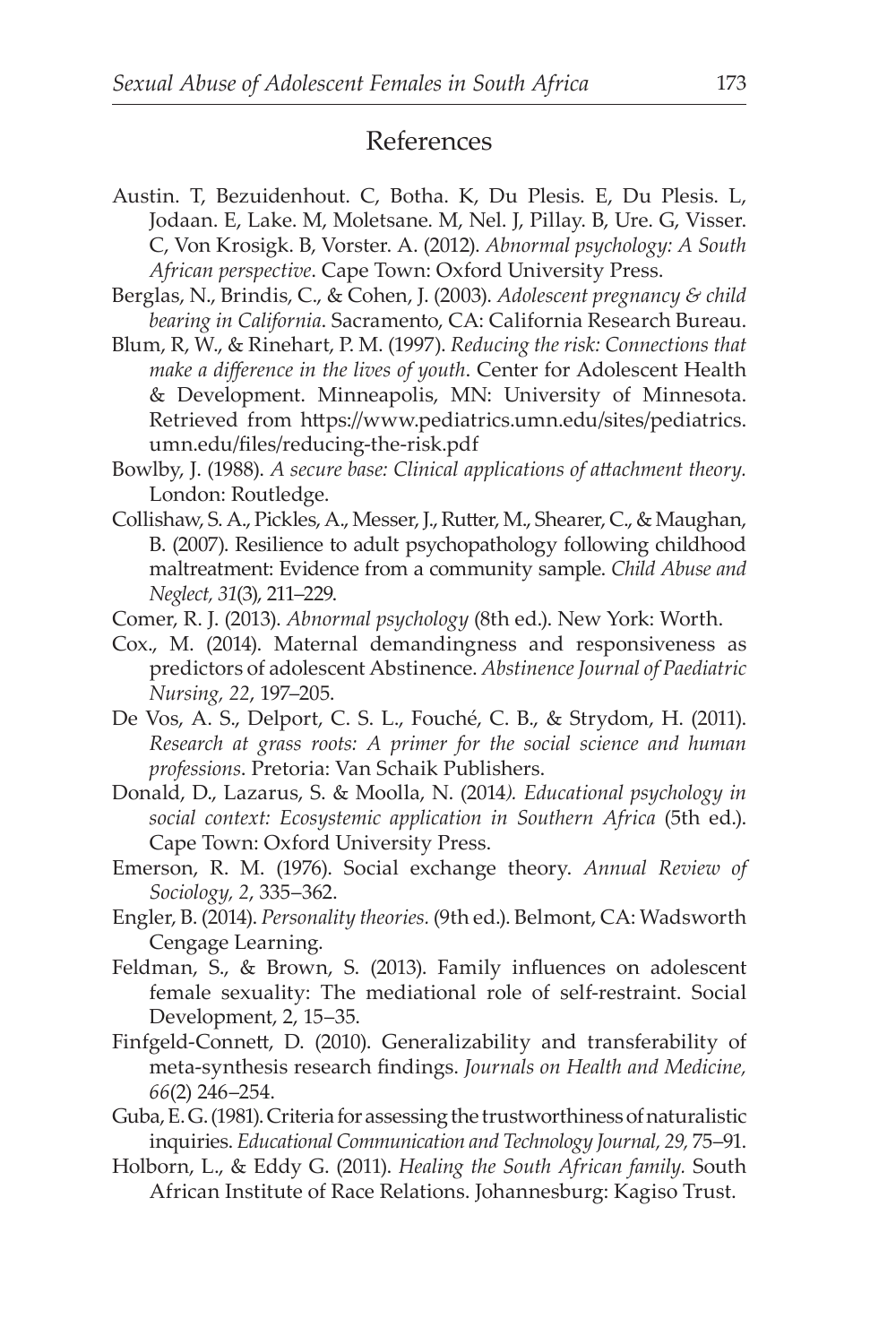- Hooper, C. A., & Humphreys, C. (1998). Women whose children have been sexually abused: Reflections on a debate. *British Journal of Social Work, 28*(4), 565–580.
- Houghton C, Casey, D, Shaw, D., & Murphy, K. (2013). Rigor in qualitative case study research. Nurse Researcher, 20(4), 12-17.
- Human Sciences Research Council. (2010). *Tsireledzani: Understanding the dimensions of human trafficking in southern Africa.* Pretoria: HSRC.
- Ismail, G., Taliep, N., & Suffla, S. (2012). *Child maltreatment prevention through positive parenting practice* [information sheet]*.* Pretoria: University of South Africa. Retrieved from http://www.mrc.ac.za/ crime/ChildMaltreatmentInformationSheet.pdf
- Johnson-Russell, J., & Bailey, C. (2010). Facilitated debriefing. In W. M. Nehring & F. R.Lashley (Eds.), *High-fidelity patient simulation in nursing education* (pp. 369–385). Boston, MA: Jones and Bartlett.
- Jones, S. L., & Butman, R. E. (2011). *Modern psychotherapies: A comprehensive Christian appraisal* (2nd ed.). Downers Grove, IL: InterVarsity Press.
- Kheswa, J. G., & Mahlalela, V. Z. (2014). Sexual promiscuity among African adolescent females in Sub-Saharan countries. *Mediterranean Journal of Social Sciences, 5*, 879–890.
- Krefting, L. (1991). Rigor in qualitative research: The assessment of trustworthiness. *American Journal of Occupational Therapy, 45*(3), 214–222.
- Lazarus, R. S., & Folkman, S. (1984). *Stress appraisal and coping*. New York: Springer.
- Marlow, C. R., & Boone, S. (2011). *Research methods for generalist social work* (4th ed.). Belmont, CA: Brooks/Cole.
- Medical Research Council. (2011). *Drugs and violence against women and children: Research findings and policy implications*. Cape Town: SAMRC.
- Meinck, F., Cluver, L. D., Boyes, M. E., & Mhlongo, E. L. (2015). Risk and protective factors for physical and sexual abuse of children and adolescents in Africa: A review and implications for practice. *Trauma, Violence, & Abuse, 16*(1), 81–107.
- Mitchell, K. J., Ybarra, M. L., & Korchmaros, J. D. (2014). Sexual harassment among adolescents of different sexual orientations and gender identities. *Child Abuse & Neglect, 38*(2), 280–295.
- National Institute for Crime Prevention and the Reintegration of Offenders (NICRO). (2013). *Statement by the National Institute for Crime prevention and the Reintegration of Offenders, expresses exasperation about brutal rape and murder of Western Cape teenager*. Polity.org.za. Retrieved from http:// www.polity.org.za.
- Pecukonis, E. V. (2009). Physical self-efficacy and alexithymia in women with chronic intractable back pain. *Pain Management Nursing, 10*(30), 116–123.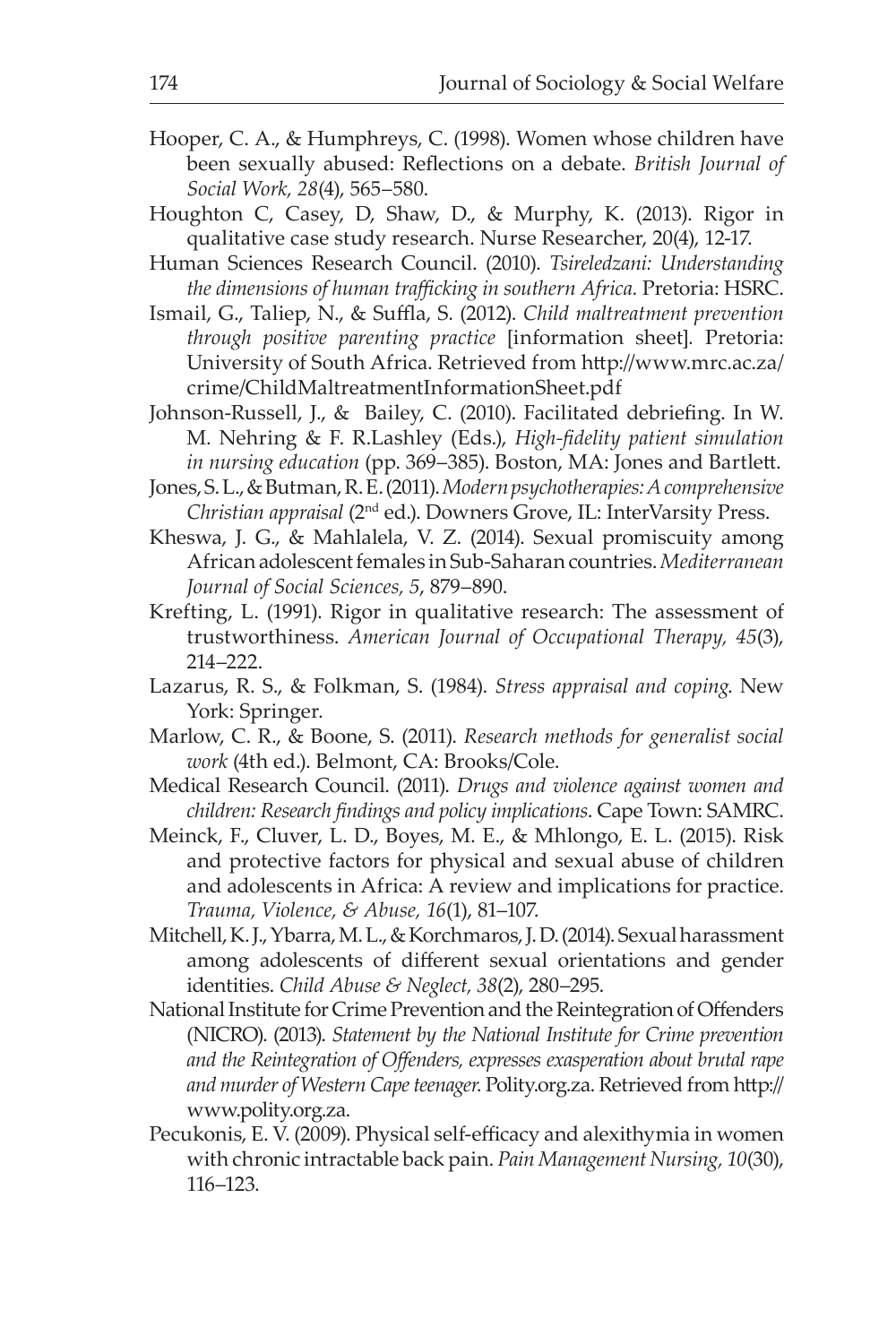- Pereda, N., Guilera, G., Forns, M., & Gómez-Benito, J. (2009). The prevalence of child sexual abuse in community and student samples: A meta-analysis. *Clinical Psychology Review, 29*(4), 328– 338. http://dx.doi.org/10.1016/j.cpr.2009.02.007
- Postmus, J, L. (2012). *Sexual violence and abuse: An encyclopedia of prevention, impacts, and recovery.* Santa Barbara, CA: ABC-CLIO.
- Reddy, S, P. (2013). *Umthenthe Uhlaba Usamila. The South African National Youth Risk Behaviour Survey*. Cape Town: Medical Research Council.
- Ryff, C. D., & Keyes, C. L. M. (1995). The structure of psychological well-being revisited. *Journal of Personality and Social Psychology, 69*(4), 719.
- Scanlon, H., & Muddell, K. (2009). Gender and transitional justice in Africa: Progress and prospects. *African Journal on Conflict Resolution, 9*(2) [online]. Retrieved from https://www.ajol.info/index.php/ajcr/ article/view/52170
- Sharma, S. (2014). Understanding emotion regulation and child abuse in adolescence. *International Journal of Innovation and Applied Studies, 6*(3), 580–589.
- Sigurdardottir, S., Halldorsdottir, S., & Bender, S. S. (2013). Consequences of childhood sexual abuse for health and well-being: Gender similarities and differences. *Scandinavian Journal of Public Health, 42*(3), 278-286. doi: 10.1177/1403494813514645
- South African Police Services. (2011). *Crime report 2010/2011: South African Police Services*. Retrieved from http://pmg-assets.s3-websiteeu-west-1.amazonaws.com/docs/110908crimestats2011.pdf
- Swartz, L., De la Rey, C., Duncan, N. & Townsend, S. (2013). *An introduction to psychology* (4th ed.). Cape Town: Oxford University Press.
- Ungar, M., Liebenberg, L., Dudding, P., Armstrong, M., & Van de Vijver, F. J. (2013). Patterns of service use, individual and contextual risk factors, and resilience among adolescents using multiple psychosocial services. *Child Abuse & Neglect, 37*(2), 150–159.
- UNICEF. (2014). *Hidden in plain sight: A statistical analysis of violence against children*. New York: UNICEF
- Vetten. L. (2014). *Rape and other forms of sexual violence in South Africa* [Policy Brief 72]. Institute for Security Studies. Retreived from https://issafrica.s3.amazonaws.com/site/uploads/PolBrief72.pdf
- Vis, S. A., Handegård, B. H., Holtan, A., Fossum, S., & Thørnblad, R. (2014). Social functioning and mental health among children who have been living in kinship and non-kinship foster care: Results from an 8-year follow-up with a Norwegian sample. *Child & Family Social Work, 21*(4), 557-567.
- Welman, C., Kruger, F., & Mitchell, B. (2015). *Research methodology* (3rd ed.). Cape Town: Oxford University Press.